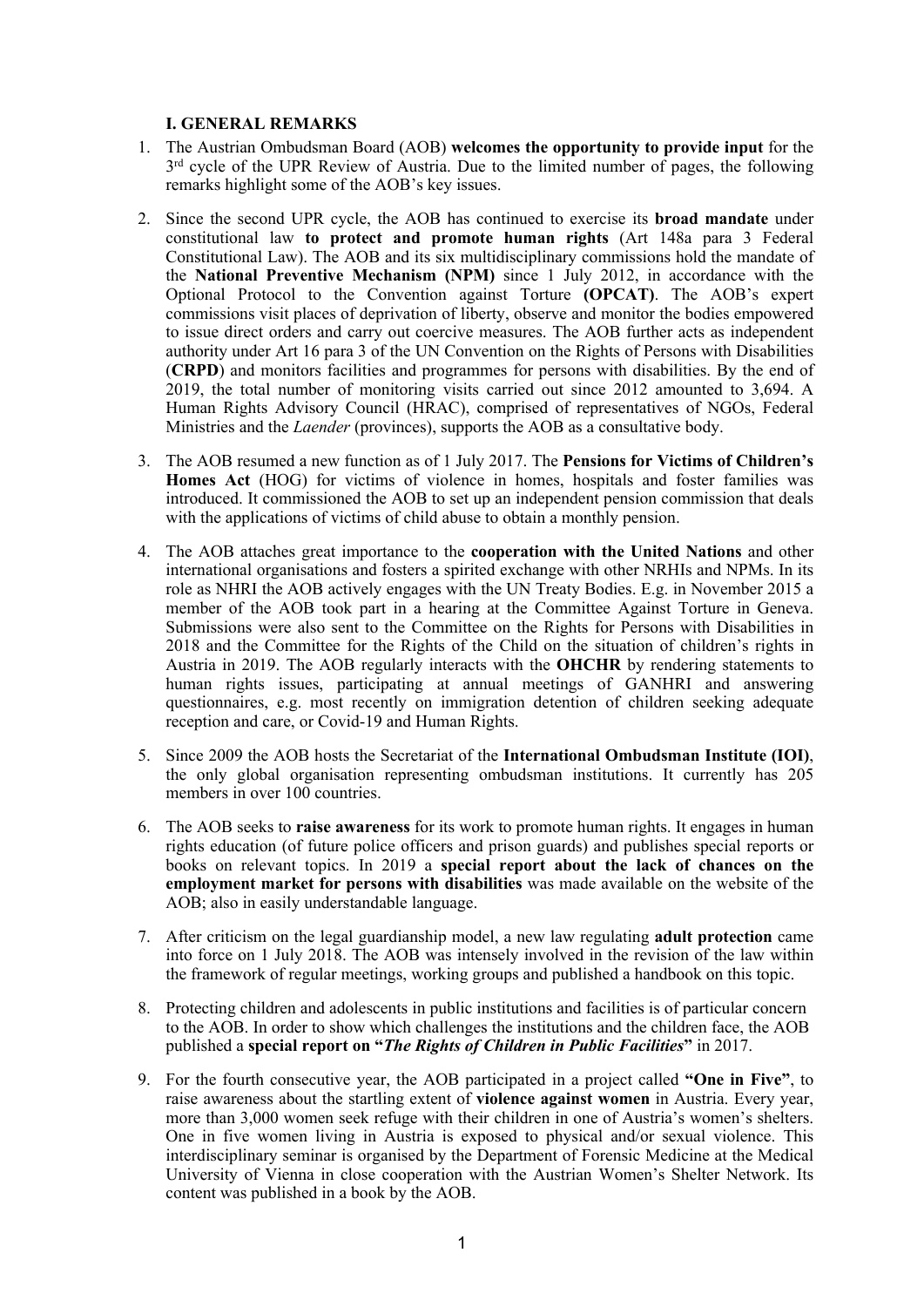- 10. Furthermore, <sup>a</sup> weekly TV-show broadcast nationwide helps gain widespread publicity. The level of awareness of the AOB is measured by an independent opinion poll that shows that **70% of the Austrian population know about the AOB**. They consider the AOB <sup>a</sup> positive institution close to the citizens and attest the three members of the AOB impartiality, objectivity and independence.
- 11. As the "human rights house of the Republic of Austria", the AOB has been responsible for protecting and promoting human rights in the Republic of Austria since 1 July 2012. Its three members are elected for <sup>a</sup> fix term of six years by the Austrian Parliament (National Council) and can be re-elected once. The members of the AOB have to have knowledge in the fields of the organisation and functioning of the public administration and human rights. The members of the AOB are **independent** in the performance of their duties and cannot be voted out, recalled or removed from office.
- 12. Moreover, the AOB actively **engages with civil society organisations** on <sup>a</sup> regular basis, e.g. in the ambit of the HRAC, in which 16 NGOs are represented, or when the AOB runs special NGO fora on relevant human rights topics. The AOB is also tasked with the role of coordinating NGOs, e.g. when Austria held the chairmanship of the OSCE in 2017 and <sup>a</sup> selfevaluation of the human rights situation in Austria was due. Given the broad human rights mandate, the democratic legitimation and institutional independence of the AOB, the AOB considers that it meets the "Paris Principles" and will thus apply for re-accreditation with GANHRI in the near future.

### **II. SPECIFIC CONCERNS**

#### **Social human rights**

13. Social human rights are only partially addressed in the Austrian constitution. A general, comprehensive guarantee of social human rights is not enshrined in the constitution.

#### **Persons with disabilities / older persons**

- 14. Comprehensive inclusion and self-determination still have not been realised for people with disabilities. Despite improvements in the pas<sup>t</sup> years, many persons with disabilities still live in institutions where they have little exchange with the outside world, particularly when they live and work in facilities run by the same provider.
- 15. There is no inclusive labour market. The employment rate of people with disabilities is very low and many people are generally excluded from the labour market or from unemployment benefits. Persons who have been diagnosed with <sup>a</sup> reduced working capability of 50 % or more, based on <sup>a</sup> merely medical evaluation, can either participate at occupational therapy workshops where they ge<sup>t</sup> "pocket money" instead of any remuneration, or they are left to do nothing. Such occupations are not considered to be regular employment contracts and do not result in any kind of independent security under pension insurance law. Persons with disabilities depend on social welfare which means that they cannot improve their situation either through their own will and performance or through inheritance and gifts. As <sup>a</sup> consequence, many persons with disabilities are facing poverty throughout their lives.
- 16. Public areas are not always accessible. Although providers of public services, such as shops and restaurants, are obliged to provide barrier-free access, there is no right to the removals of barriers.
- 17. Austrian law does not provide <sup>a</sup> uniform definition of the term "disability". Due to the federal structure, there are no common standards in nursing facilities and older persons' homes which are under the provisions of CRPD. Furthermore, acts regulating nursing facilities and older persons' homes do not refer to the CRPD.

#### **Social services for asylum seekers and beneficiaries of <sup>a</sup> subsidiary protection status**

18. The AOB continuously receives complaints about the bad quality of facilities of the basic provision of social services (*Grundversorgungsquartiere*) as these facilities are old buildings in remote areas that cannot be used for any other purposes. Moreover, some *Laender*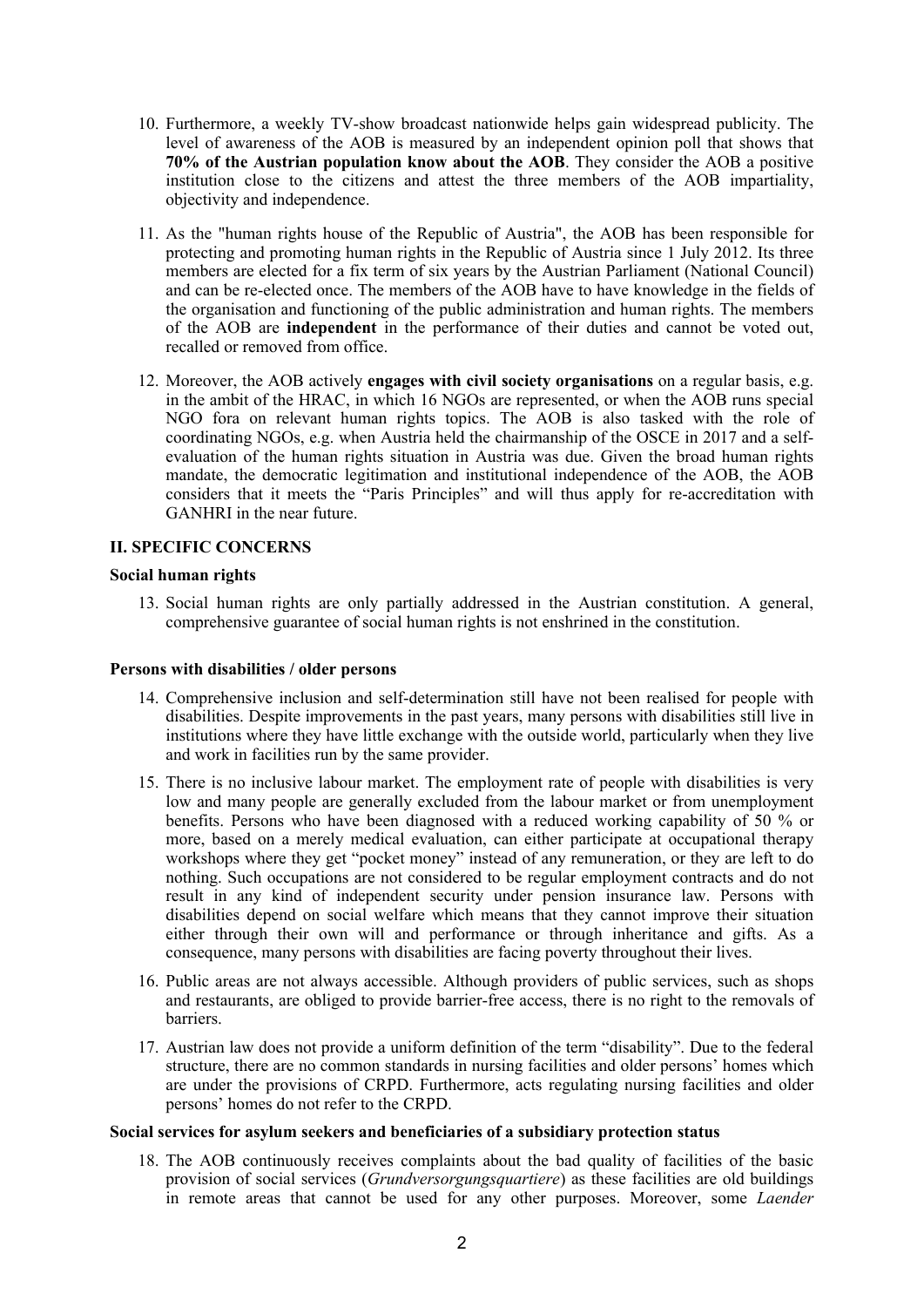unjustifiably do not provide social welfare to beneficiaries of <sup>a</sup> subsidiary protection but for persons eligible for asylum. The money available within the framework of reception conditions under the Basic Provision Agreement (*Grundversorgung*) is far less than the minimum level of social welfare which leaves many asylum seekers and beneficiaries of <sup>a</sup> subsidiary protection with only EUR 40 per month at their free disposal. As they are not entitled to attend <sup>a</sup> German course or, in the case of asylum seekers, do not have access to the labour market, they hardly have the opportunity to occupy themselves meaningfully.

- 19. The daily allowances within *Grundversorgung* for unaccompanied minor refugees (UMRs) are much less than the basic level of social services for minors in other institutions providing aid to children and adolescents. Consequently, many facilities lack staff and are of poor quality which has <sup>a</sup> negative impact particularly on UMRs who are no longer of school age and do not have access to the labour market.
- 20. Moreover, the competent authorities for child and youth welfare and protection apply too late or even never for parental custody of UMRs, leaving them without any legal guardian.

## **Labour market**

21. The Austrian Public Employment Service uses software to evaluate the chances of unemployed people on the labour market. The algorithm is mathematically sound and therefore seems unassailable. However, value judgments are incorporated into the algorithm whereas relevant personal characteristics or special skills are being ignored. Additionally, the algorithm reflects the existing discrimination of women and older people, entailing the risk of discriminatory use of resources.

#### **Violence against women**

22. Despite the increase in case numbers of domestic violence against women and children, legislators and public administration are ye<sup>t</sup> not taking enough concrete measures to minimise the risks. The AOB calls for an increase in preventive measures, focal points for affected children, victim-oriented work with perpetrators and training in the area of health consequences of violence and the need for medical care.

#### **Intersex persons**

- 23. Every year around 30 children are born with chromosomal, hormonal or anatomical characteristics which do not match strict medical definitions of male or female. Austrian medicine is currently following the principle of removing "disturbing" sexual characteristics. In response to complaints, <sup>a</sup> working group led by the Federal Ministry of Social Affairs and Health drafted recommendations on intersex persons which, unfortunately, are not known by <sup>a</sup> large number of doctors and parents of intersex children. It is therefore imperative to establish competence centres for specialised support.
- 24. Whilst the Austrian Constitutional Court decided that intersex persons do have <sup>a</sup> right to gender markers in civil registers that reflect the individual'<sup>s</sup> own self-determined gender identity, the decree in force constitutes <sup>a</sup> bureaucratic hurdle for the entry "intersex", even though it has already been found unlawful by <sup>a</sup> court.

# **International law**

25. The AOB recommends to the Federal Government that it signs and ratifies the Optional Protocol to the International Covenant on Economic, Social and Cultural Rights to highlight the importance of the rights under the Covenant and to give individuals the possibility to lodge <sup>a</sup> complaint.

#### **Health care - presence of executive staff during medical examinations in prisons**

26. In recent years, the AOB in its function as NPM has worked intensively on the question under which conditions the presence of prison officers is required during <sup>a</sup> medical examination. In practice, prison guards are presen<sup>t</sup> in the treatment rooms during medical interventions, even when there is no safety risk. According to the NPM, this is in conflict with the need to respect for privacy and confidentiality. Both are essential for the atmosphere of trust, which in turn is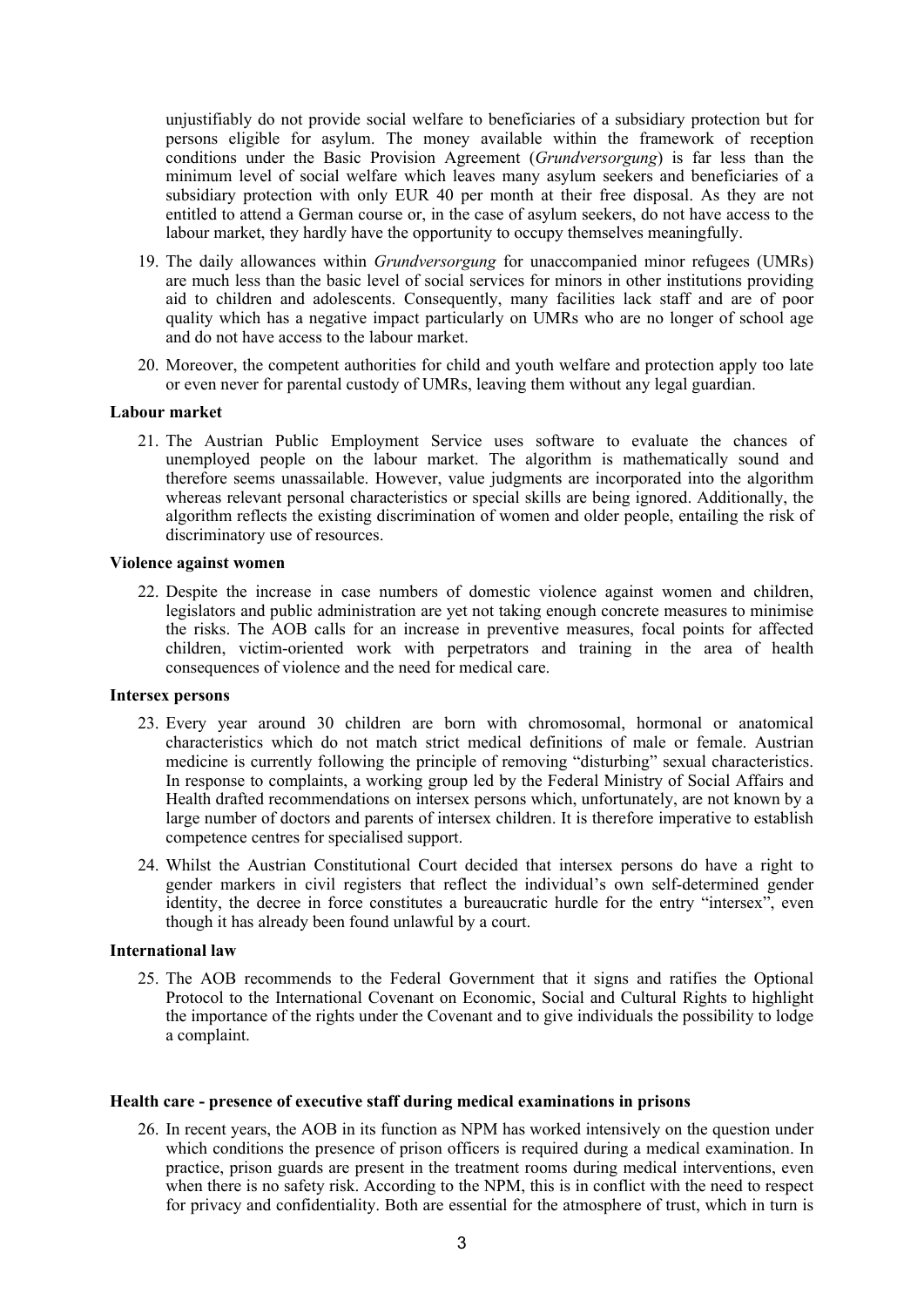<sup>a</sup> necessary par<sup>t</sup> of the doctor-patient relationship.

- 27. The CPT stipulates in its standards that any medical examination of prisoners should be conducted out of earshot and - unless the doctor requests otherwise - out of sight of the prison staff. Similarly, the keeping of patient records should be the sole responsibility of the doctor  $[CPT/Inf/E (2002) 1 - Rev. 2010, Deutsche S. 36].$
- 28. The CPT recommended that the Austrian authorities "initiate the abolition of the practice of involving prison officers in the performance of medical duties in every prison nationwide." and that "immediate steps be taken to ensure that medical personnel no longer perform supervisory functions".
- 29. The NPM therefore submitted <sup>a</sup> recommendation to the Federal Minister of Justice (MoJ) in early 2017 demanding that only trained nursing staff should be employed in the wards and surgeries of prisons to safeguard the principle of medical confidentiality. This is to be ensured continuously by appropriate organisational measures. The nursing staff may not exercise supervisory functions.
- 30. The presence of an executive prison officer should therefore be the exception. However, even in these cases, care must be taken to ensure that confidentiality is maintained as far as possible by means of technical or structural precautions (e.g. screen, glass partition, headphones).

## **Hepatitis C Virus Therapy**

- 31. Since 2017, several new medicinal products from the group of Direct Acting Antivirals (DAA) have been approved in the prison system for the treatment of chronic hepatitis C; This led to <sup>a</sup> complete cure of almost all treated patients. The chief physician in the MoJ decides who receives the therapy. Regrettably, the NPM found that detainees receive the medication only after <sup>a</sup> strict compliance check and therefore many detainees who are infected with hepatitis C do not receive professional treatment.
- 32. The NPM stresses that persons in detention are entitled to the same level of medical care as persons at liberty (principle of equivalence). Detainees must therefore not be excluded from therapy or medication on the grounds of lack of compliance. In accordance with the principle of transparency, applications for <sup>a</sup> specific therapy, its approval or refusal and the course of treatment must be documented in the Electronic Patient Record Module. Uniform standards are required for the initial consultation with the psychological service and the initial psychiatric examination.

# **Lack of implementation of standards of conditions of detention in police detention centres**

- 33. In <sup>a</sup> four-year working group, the NPM, together with the Federal Ministry of the Interior (MoI), developed standards for conditions of detention in police detention centres (e.g. open detention was agreed upon as standard for detention pending forced return). Although the MoI implemented these standards in <sup>a</sup> decree in 2019, the standards have so far only been implemented in <sup>a</sup> few cases or even been withdrawn. Structural measures such as the creation of rooms for table visits, the installation of pubic walls/privacy screens in the communal shower rooms and the spatial separation of toilets in multi-person cells in all police detention centres were promised, but again made conditional on <sup>a</sup> further working group in the MoI. The NPM will therefore continue monitoring the actual implementation of all standards and specifications of the MoI.
- 34. The NPM and the MoI agreed that open visits should be standard in the police station in future. However, the new decree differs from this agreement. The NPM criticises this procedure of the MoI as <sup>a</sup> step backwards in terms of human rights. The MoI now makes table visits dependent on spatial and staff resources, the absence of reasons relating to the prisoner or the visiting person and assumes an increased risk with prisoners who are suffering from addiction or display <sup>a</sup> mental disorder. All these circumstances were already known when the standards were jointly developed.